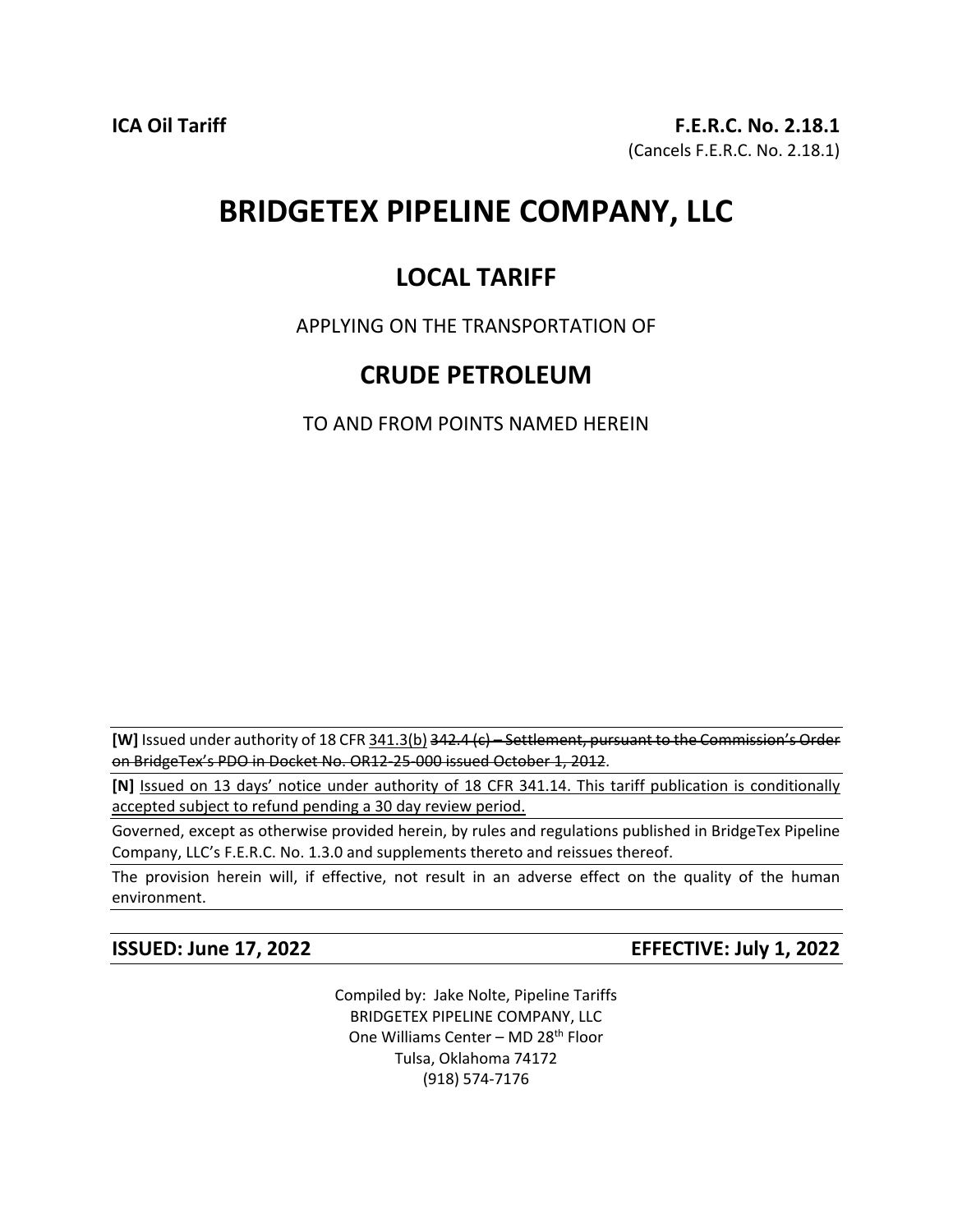### **Table of Rates**

*All Rates are for pipeline transportation only.* **[U]** Unchanged. All rates on this page are unchanged.

| <b>FROM</b><br>(Origin)<br>(Note 1) | <b>TO</b><br>(Destination)<br>(Note 2)                                                                         | Local /<br><b>Uncommitted</b><br><b>Shipper Rate</b>               | <b>Committed Shipper Rates</b><br>(Notes 4 and 7) |                                                                           |                                                                        |
|-------------------------------------|----------------------------------------------------------------------------------------------------------------|--------------------------------------------------------------------|---------------------------------------------------|---------------------------------------------------------------------------|------------------------------------------------------------------------|
|                                     |                                                                                                                | <b>Rate in Cents</b><br>per barrel of<br>42 U.S.<br><b>Gallons</b> | Tier<br>Level                                     | <b>Range of Daily</b><br>Contract<br>Volume<br><b>Commitment</b><br>(bpd) | Rates in<br><b>Cents per</b><br>barrel of<br>42 U.S.<br><b>Gallons</b> |
| Colorado<br>City, TX                | Houston Gulf Coast area:<br>East Houston<br>$\bullet$<br>Speed Junction<br>Genoa Junction<br><b>Texas City</b> | 450.43<br>(Note 3)                                                 | 1<br>(Note 5)                                     | $10,000 -$<br>30,000                                                      | 460.36                                                                 |
|                                     |                                                                                                                |                                                                    | $\mathcal{P}$<br>(Note 6)                         | $100,000 -$<br>200,000                                                    | 285.33                                                                 |

### **NOTES APPLICABLE TO TABLE OF RATES**

- **Note 1**: The Origin ("Origin") for this Tariff is the inlet flange to the Carrier Facilities located in Colorado City, Texas.
- **Note 2**: The Destination ("Destination") for this Tariff is the Houston Gulf Coast area, which includes any of the following delivery points that are connected to and capable of receiving Crude Petroleum from Carrier's pipeline facilities:
	- (a) East Houston: That certain delivery location into Carrier's tankage at Magellan's East Houston Terminal located at 7901 Wallisville Road, Houston, Texas.
	- (b) Speed Junction: That certain delivery station located at **[W]** the connection point with third party facilities at 1313 W. Pasadena Freeway, Pasadena, Texas 77506. **[W]** Delivery to the third party facilities of Houston Fuel Oil Terminal Company at Speed Junction is subject to the special handling charges in Magellan Crude Oil Pipeline Company, L.P.'s Texas No. 7.7.1 and supplements thereto and reissues thereof.
	- (c) Genoa Junction: That certain delivery station located at the connection point with third party facilities, approximately 5.6 miles due south of Speed Junction. **[W]** Delivery to the third party facilities of Converge, Exxon, and Seabrook at Genoa Junction is subject to the special handling charges in Magellan Crude Oil Pipeline Company, L.P.'s Texas No. 7.7.1 and supplements thereto and reissues thereof.
	- (d) Texas City: Those certain delivery stations in the Texas City, Texas area, which provide direct access to Valero's Texas City Refinery and Marathon's Texas City refineries.
- **Note 3**: The "Local/Uncommitted Shipper Rate" set forth in the Table of Rates applies to those shippers that have not entered into a Transportation Services Agreement ("TSA") with Carrier during the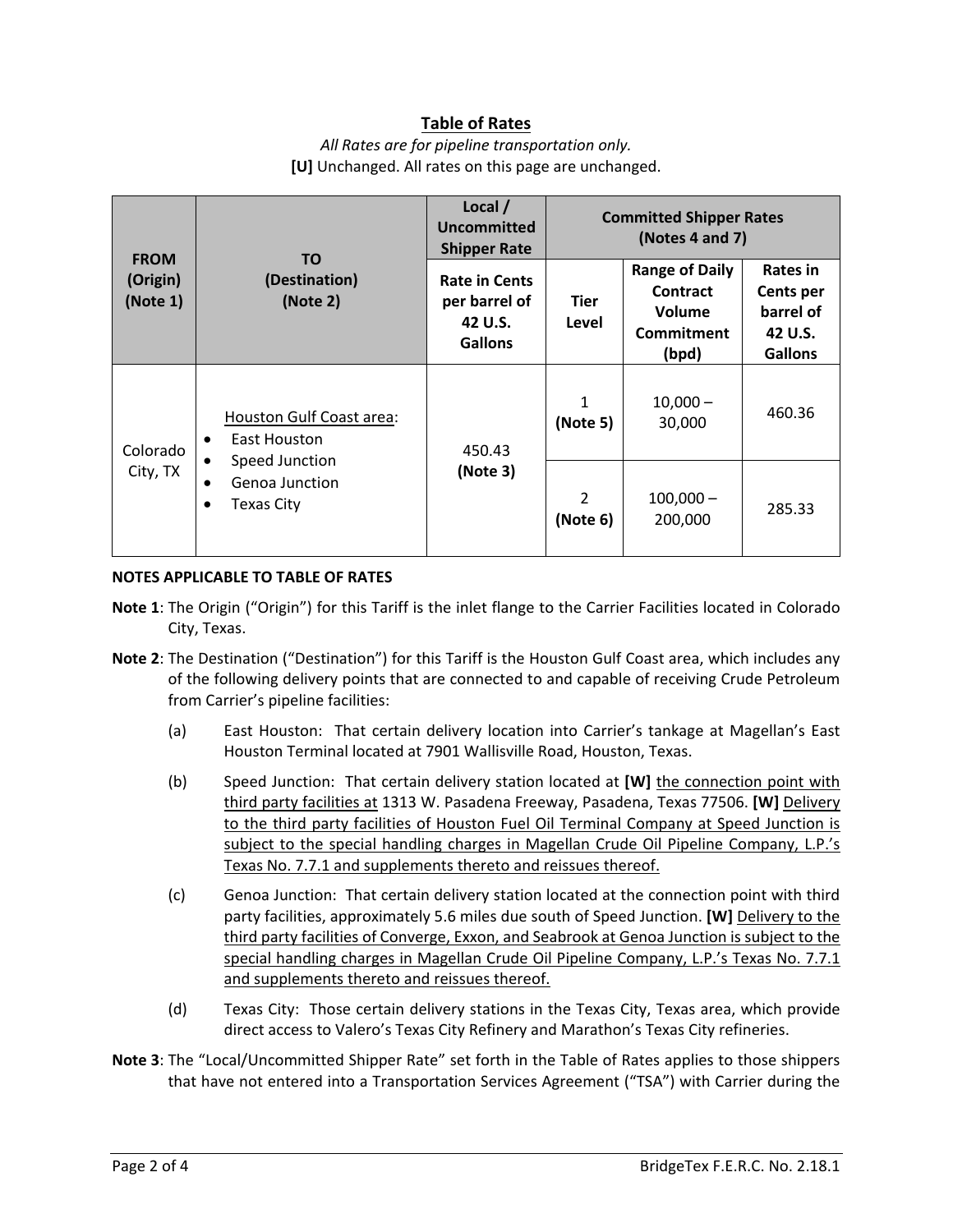open season held by Carrier beginning in June, 2012 or the supplemental open season held by Carrier beginning in July, 2014 and to Committed Shippers, as described in Notes 5 and 6 below.

- **Note 4**: The "Committed Shipper Rates" set forth in the Table of Rates are available to those shippers that entered into a TSA with Carrier during the open season held by Carrier beginning in June, 2012 or the supplemental open season held by Carrier beginning in July, 2014 and committed therein to ship the specified amount of Crude Petroleum per day ("Daily Volume Commitment") from the Origin to the Destination specified above for a specified term ("Committed Shipper").
- **Note 5**: The Tier 1 Firm Committed Shipper Rate is available to Committed Shippers who committed in a TSA to ship, for a term of at least seven (7) years, a volume of Crude Petroleum in the indicated volume range at a rate that is higher than the rate available to Uncommitted Shippers, as well as higher than the rate available to Tier 2 Committed Shippers. The volumes of Crude Petroleum shipped by Tier 1 Committed Shippers are not subject to prorationing under Item 150 of Carrier's Rules and Regulations tariff under normal operating conditions. The Local/Uncommitted Shipper Rate shall apply to volumes shipped by Tier 1 Committed Shippers, on a monthly basis, in excess of such shipper's Daily Volume Commitment.
- **Note 6**: The Tier 2 Committed Shipper Rate is available to Committed Shippers who committed in a TSA to ship a volume of Crude Petroleum in the indicated volume range for a term of at least ten (10) years. The Tier 2 Committed Shipper Rate is also available to such Committed Shippers shipping volumes, on a monthly basis, of up to 10% in excess of the Shipper's Daily Volume Commitment on a space-available basis. The Local/Uncommitted Shipper Rate shall apply to volumes shipped by Tier 2 Committed Shippers, on a monthly basis, in excess of 110% of the shipper's Daily Volume Commitment.
- **Note 7**: All volumes of Crude Petroleum shipped by Carrier on behalf of a Committed Shipper during a Contract Quarter (defined below) from the Origin to the Destination under this Tariff will apply towards the Committed Shipper's "Minimum Contract Quarterly Volume Commitment," which is equal to the Committed Shipper's Daily Contract Volume Commitment multiplied by the number of days in the applicable Contract Quarter. A "Contract Quarter" is defined for purpose of a TSA to be a three-month period beginning on January 1, April 1, July 1, or October 1 of a calendar year (with a potential "stub quarter" during the first quarter following the Service Commencement Date.)

### **PAYMENTS AND DEFICIENCY PAYMENTS UNDER TSA**

- 1. For each Contract Quarter a Committed Shipper is responsible for making a Minimum Quarterly Payment ("MQP") to Carrier, which equals the amount, in dollars, of the product of (a) the Committed Shipper's "Daily Actual Volume Commitment," which is (i) the Committed Shipper's Minimum Contract Quarterly Volume Commitment, reduced to account for any Barrels of Crude Petroleum that the Committed Shipper properly tendered to Carrier during the Contract Quarter but that Carrier was unable to transport for any reason, including but not limited to force majeure and/or prorationing (the "Minimum Actual Quarterly Volume Commitment"), divided by (ii) the number of days in the Contract Quarter; multiplied by (b) the number of days in such Contract Quarter; multiplied by (c) the Committed Shipper Rate applicable to such Daily Actual Volume Commitment, in effect for each such calendar day during such Contract Quarter.
- 2. If a Committed Shipper fails to ship its Minimum Actual Quarterly Volume Commitment (as such Minimum Actual Quarterly Volume Commitment may be reduced as stated above) in a Contract Quarter, then such Committed Shipper shall make a payment ("Deficiency Payment") to Carrier at the end of the Contract Quarter equal to the MQP less (a) any payment reductions resulting